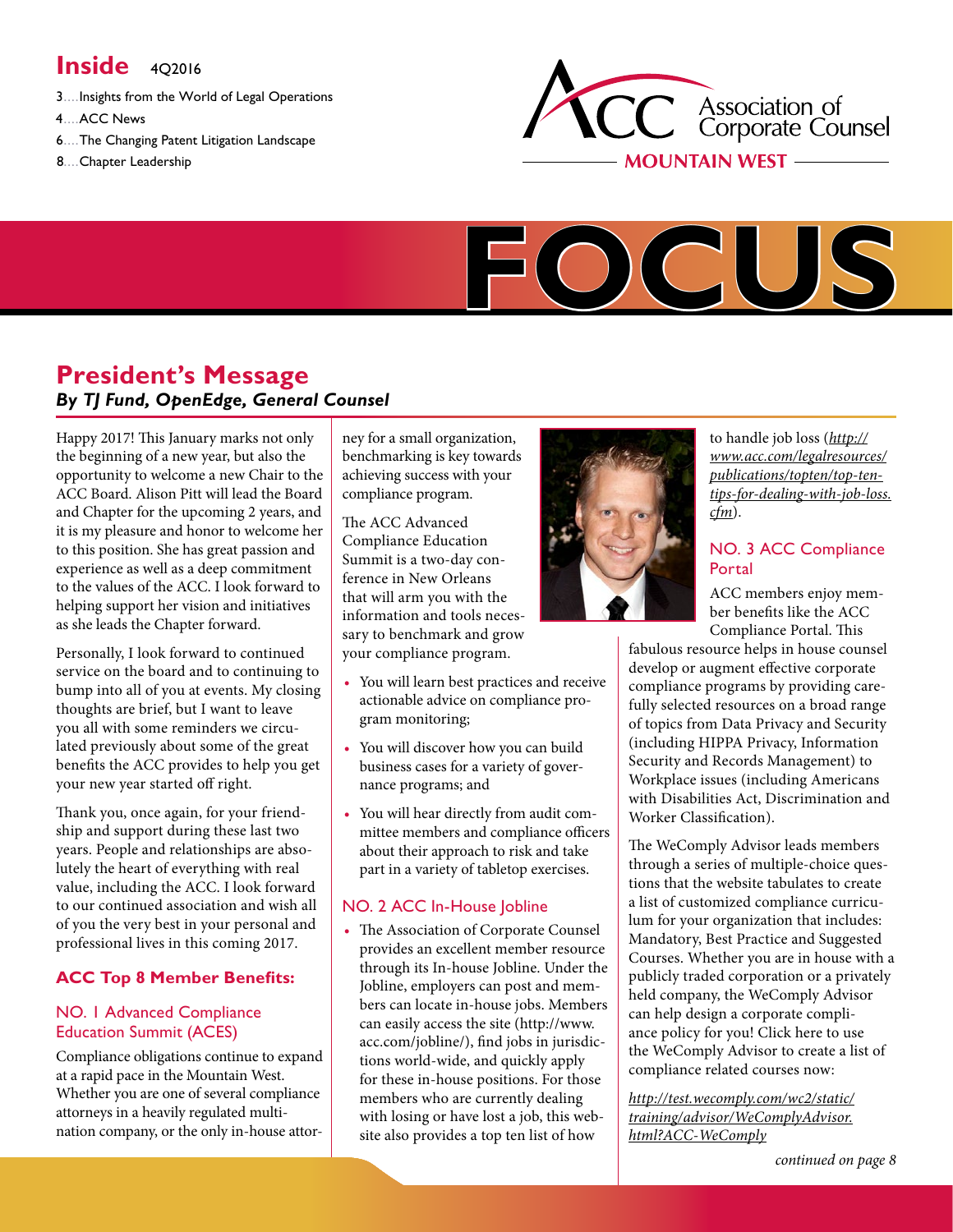# <span id="page-1-0"></span>**Insights from the World of Legal Operations** *By Catherine J Moynihan, Senior Director, Legal Management Services, Association of Corporate Counsel*

It's a dream job for an MBA like me; working with change agents in legal services in during a time of accelerating evolution. I joined ACC in 2009, to pitch in on the ACC Value Challenge a year after its launch. More needed to be done through the Value Challenge because the financial crisis had dramatically increased cost control pressures in the office of the general counsel. That pressure, in turn, has contributed to the rise of the legal operations function in corporate legal departments.

In my work on the Value Challenge, and now as director of the section of ACC for legal operations professionals, I get a first-hand view of the challenges legal executives are facing and the initiatives they are undertaking to deliver legal services better, faster and cheaper. Let me pass along some insight from the [ACC Value Champions](http://www.acc.com/valuechampions) and [ACC Legal](http://www.acc.com/legalops) [Operations](http://www.acc.com/legalops) leaders.

#### **The importance of measurement**

In an era when "Big Data" is bandied about, legal executives should not overlook the power of "small data" to get started on value initiatives, and to gain momentum.

A key way to establish value strategies is to survey the business side about the relative priority of legal services, unmet needs, and satisfaction with service delivery. Targeted client interviews and surveys yield the combination of qualitative and quantitative data that inform legal department plans to innovate in the provision of legal services.

Is "doing more with less" what is needed most? Or faster turnaround of contracts to drive value to the bottom line? Both imperatives can be met with a process improvement program to gain efficiency. And in turn, that program starts with measuring how long things take under current processes, and mapping

the process to find ways to eliminate time-consuming steps. One legal ops team mapped its process for a specific, repetitive type of matter using sticky notes on a wall, then redesigned the process and mapped it again. The result, "we cut the process down from 12 feet of wall space to 8!" Now that's "small data" – but it's indicative of cutting cycle time by a third.

If runaway law firm spending needs reining in, moving to flat fees is one (potent) solution. And that often begins with capturing historic spending in key "buckets" of work to inform pricing of matters, phases of matters, or portfolios. Armed with information about historic costs, albeit on an inherently inflated basis of rates times hours, law department and law firm leaders can collaborate to set prices that capture the benefit of incentivizing efficiency and a focus on preventing legal disputes.

Preventing litigation is itself another area that benefits from rigorous measurement. Consistently conducting root cause analyses to understand where and why disputes occur, and accumulating the results in dashboards or heat maps, can yield insights about need for more training, better contract terms, or hotlines to avoid legal matters. The legal department can capitalize on small data to proactively solve business and organizational problems.

A close cousin of root cause analysis, an element of the process improvement discipline, is conducting after action reviews (AARs) as a last step in the project management cycle. While reporting progress against milestones and budgets is inherent in using project management to keep legal matters on track and under control, AARs are critical to continuous improvement – and simple to do. Just ask: what went well, and what needs improvement next time. Every time.

Start with a few modest steps, measure results, and iterate to drive improvement. Or, as the saying goes, "start small and go big."

#### **The benefits of hands-on outside counsel management**

Having a law firm management pro on your team really helps get the value and control you need. After spending a lot of time and energy training front-line lawyers in negotiating matter pricing

and budgeting, even more leading legal departments are centralizing outside counsel management (OCM). Dedicated OCM professionals are managing

processes for law firm panel selection and onboarding, negotiating value-based fees, orchestrating regular law firm performance reviews, creating and tracking budgets, fostering collaboration among panel firms, ensuring value-adds and value-enabling services, such as project management, are utilized<sup>1</sup>, and spearheading diversity and inclusion initiatives. For in-house counsel, it's a boon to have someone else focused on those operational aspects of the law firm relationship; affording more opportunity to focus on collaborating with outside counsel on complex legal matters, while a colleague is making sure those important, valuedriving activities get done across the board.

And outside counsel management professionals, in turn, can leverage colleagues in the Procurement department. They provide additional hands and legs to carry the load, such as building the request for proposal (RFP) templates, organizing and reporting on the responses, conducting analyses on past spend to inform valuebased pricing, and more. Legal ops and procurement professionals are learning to speak each other's language, and the legal ops pros are teaching their procurement colleagues about the nuances and niceties

<sup>1</sup>For a methodical approach to maximizing value-adds and value-enablement, check out <u>Unless You Ask: A Guide For Law</u> [Departments to Get More From External Relationships](http://www.acc.com/legalresources/resource.cfm?show=1432511).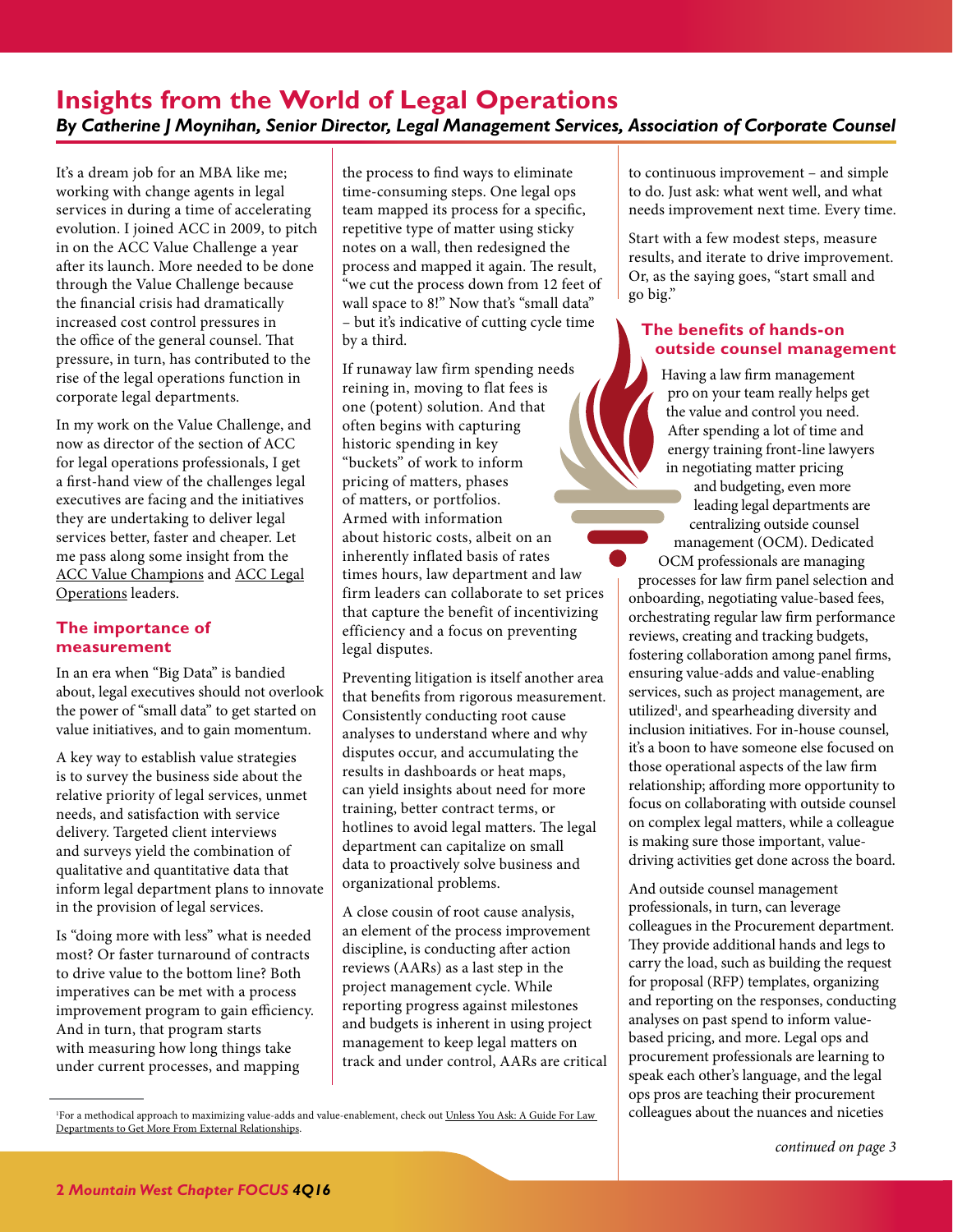<span id="page-2-0"></span>of legal. Pretty soon, they learn that if they are trying to drive down legal fees by cutting rates, they're focusing on the wrong metric! Analysis undertaken in an ACC Value Challenge working group shows that when on an hours x rates fee basis, efficiency counts more than rates in cutting costs. And getting away from hourly-based fees is how efficiency is best incentivized.2

Beyond implementing value-based fees, key areas of focus in outside counsel management are law firm data security and promoting diversity and inclusion. An ACC working group has drafted model requirements, "[Minimum](http://www.acc.com/advocacy/upload/Minimum-Information-Protection-and-Security-Controls-for-Outside-Counsel-draft-Fall-2016.pdf)  [Information Protection and Security](http://www.acc.com/advocacy/upload/Minimum-Information-Protection-and-Security-Controls-for-Outside-Counsel-draft-Fall-2016.pdf)  [Controls for Outside Counsel,](http://www.acc.com/advocacy/upload/Minimum-Information-Protection-and-Security-Controls-for-Outside-Counsel-draft-Fall-2016.pdf)" and the ACC Legal Ops External Resources Management Interest Group is pitching in to gather feedback, including from law firms, to make sure it can be implemented. And on the law firm diversity front, the ACC Legal Operations interest group focused on metrics recently conducted a virtual roundtable on the new Model Diversity Survey. With a keen understanding that "what gets measured gets done," the consensus among these operations leaders was that the model survey should be implemented. Meanwhile, the ACC Legal Ops External Resource Management interest group is organizing a virtual roundtable dubbed, "Beyond the Metrics; Tactics to Encourage & Support Law Firm Diversity & Inclusion." We look forward

to reporting on the leading practices that emerge from that discussion.

#### **Using new tools and staffing models to optimize work allocation**

After years of in-sourcing legal work, the pressure is on to run legal departments efficiently and a key focus is to get the work to the right (lowest cost) resource. Accordingly, legal operations leaders are gently disrupting the old model of receiving legal service requests: the call, visit or email to the expensive in-house counsel. By setting up legal service request portals, workflow applications to get the work into the right hands and track progress, and "centers of excellence" where pooled resources handle work such as contract review, operations teams are ensuring legal services are provided costeffectively. Recently, virtual roundtables have been conducted among ACC Legal Ops members on both legal work intake portals and shared services models, two practices that are spreading rapidly.

As much satisfaction as there is with these new tools and models, legal operations leaders also are candid about their ongoing struggles to get some core processes reengineered to their satisfaction. In an era when there's a lot of buzz about artificial intelligence (AI), it's worth noting that several years after the Big Data buzz broke out, we are still not seeing widespread use of data analytics

in litigation strategies and prevention of disputes. Before we see the spread of AI into legal departments, many operational leaders would be content to be able to deploy solid document management systems, truly leverage their ebilling and matter management systems, and costeffectively and systematically manage contracts from cradle to grave.

#### **ACC supports movement along the legal operations maturity spectrum**

The [ACC Legal Operations](http://www.acc.com/legalops) section is a hive of activity, with knowledgesharing and mentoring occurring through monthly Interest Group calls, in-person and virtual roundtables, webcasts and at the annual ACC Legal Operations conference. With ACC scaffolding for benchmarking, we are seeing acceleration in the spread of best practices and look forward to continued gains in momentum. Legal operations professionals, including non-lawyers, are welcome to join at *[http://www.acc.](http://www.acc.com/legalops/membership/) [com/legalops/membership/](http://www.acc.com/legalops/membership/)*. And if you have leading practices to share, and would welcome recognition for your team as well, now's the time to prepare a nomination to be named a 2017 ACC Value Champion – due January 31, 2017.

# <span id="page-2-1"></span>**ACC News**

#### **2017 ACC Mid-Year Meeting: Early Bird Rates End December 1**

The second annual ACC Mid-Year Meeting will take place April 2-4 in New York, NY. This two-day program offers an intensive educational opportunity on three topics critical to the success of today's senior in-house counsel: Practical Strategies for Effective Contracts, Employment Law Challenges & Solutions, and Finance Services Regulatory & Technology Pulse. Engage your peers in meaningful conversations and receive practical guidance from faculty in intimate sessions. For more information, visit *www.acc.com/mym*.

#### **2017 ACC Annual Meeting: Call For Programs Due January 9**

Truly by in-house counsel, for in-house counsel, the majority of programming at the ACC Annual Meeting (October 15 –18, Washington, DC) comes directly from ACC committees and individual members. Have a program idea on a trending legal topic? Contribute to the continued success of this event by submitting it for the 2017 meeting. Submissions are due January 9. Learn more and take advantage of early bird registration at *am.acc.com*.

#### **Second Tuesday Webcast Series**

Join us on the second Tuesday of every month to learn about ACC online resources and how to maximize the value you receive from your membership. We will demonstrate how to identify and act upon key in-house legal practice trends and emerging law department issues, and access the knowledge and expertise of thousands of in-house counsel through benchmarking data, policy and contract templates, best practices, and other legal materials across key practice

*[continued on page 4](#page-3-0)*

<sup>2</sup> Interested in hearing more? Download the webcast, "How to Assess the Success of Value-Based Fees without Shadow Billing" in which ACC Value Champions with 3M, Bank of America, Medtronic and United Technologies explain their methodologies here [http://webcasts.acc.com/detail.php?id=409116&go=1&\\_ga=](http://webcasts.acc.com/detail.php?id=409116&go=1&_ga=1.5047923.1144571319.1472563131) [1.5047923.1144571319.1472563131.](http://webcasts.acc.com/detail.php?id=409116&go=1&_ga=1.5047923.1144571319.1472563131)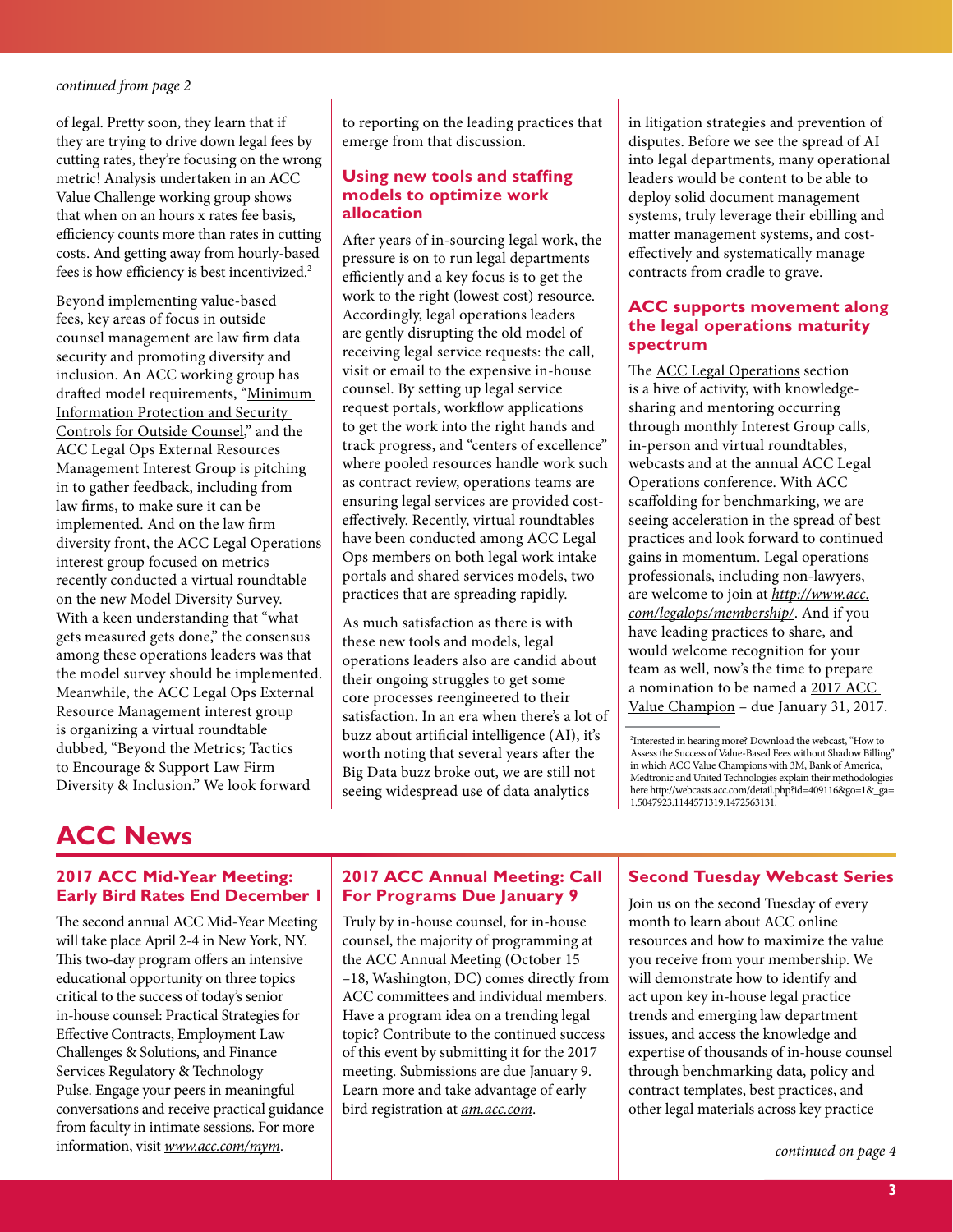<span id="page-3-0"></span>areas. Register today at *[www.acc.com/](http://www.acc.com/membership/onsite-ed.cfm) [SecondTuesday](http://www.acc.com/membership/onsite-ed.cfm)*.

#### **Business Education for In-house Counsel: 2017 Dates Announced**

To become a trusted advisor for business executives, it's imperative for in-house counsel to understand the business operations of your company. Attend business education courses offered by ACC and the Boston University Questrom School of Business to learn critical business disciplines and earn valuable CLE credits:

• Mini MBA for In-house Counsel, Feb. 27-Mar. 1, May 9-11 (Los Angeles), June 5-7, Sept. 12-14, and Nov. 7-9

Learn more and register at *[www.acc.com/](http://www.acc.com/education/businessedu/index.cfm) [businessedu](http://www.acc.com/education/businessedu/index.cfm)*.

#### **Nominations for ACC's "Top 10 30-Somethings" Awards Are Open!**

Don't miss the chance to nominate yourself or someone you admire for ACC "Top 10 30-Somethings" Awards. The awards recognize the rising stars of in-house counsel for their innovation, global perspectives, proactive practice, advocacy efforts, and pro bono and community service work. Nominations are due December 9. Submit your nominations at *www.acc.com/30somethings*.

#### **ACC Europe Annual Conference: Super Early Bird Rate Ends 31 January**

Join us in Cascais, Portugal for the 2017 ACC Europe Annual Conference: New Horizons: Leading in an Ever-Changing Landscape (7-9 May) to hear how to Lead the Law, Lead the Business, and most of all Lead Yourself to achieve your potential. Focused at all levels within the in-house community, the conference will provide expert guidance, general counsel insights, and senior business thought leadership that is designed to help you develop your own strategies for maximising your career. The programme will include interactive workshops, plenaries and coaching opportunities. Learn more and register at *www.acceurope2017.com*.

#### **ACC Value Champions: Nominations Due January 31**

Have you implemented management practices that drive value for your company? Whether you reduced spending, improved predictability or achieved better legal outcomes, ACC wants to hear from you. Submit your nomination today to get the recognition you deserve. For more information, or to check out the past ACC Value Champions, visit *[www.acc.com/](http://www.acc.com/valuechallenge/valuechamps/) [valuechampions](http://www.acc.com/valuechallenge/valuechamps/)*.

#### **2017 ACC Advocacy Award: Nominations Due January 20**

Help us recognize an individual, ACC chapter or committee that has successfully advocated for an issue important to in-house counsel. The winner will be honored at the 2017 ACC Mid-Year Meeting, April 2-4, in New York City. Visit *[www.acc.com/advocacyaward](http://www.acc.com/aboutacc/history/advocacy-award.cfm)* for more information and to submit your nominations.

Legal solutions from **[Thomson Reuters](http://legalsolutions.thomsonreuters.com/law-products/practice/general-counsel)** deliver best-of-class products and services for your corporate legal department. Their solutions include practice tools as well as software and services to manage department resources. With eligible purchases of Thomson Reuters legal solutions, members may earn "ACC Dollars" which can be used toward ACCrelated purchases. *[Learn more here](http://legalsolutions.thomsonreuters.com/law-products/practice/general-counsel)*.

Mitratech enables over 750 legal departments of all sizes to be the bestrun function in their organization by providing end-to-end matter management, spend management, e-Billing, legal hold, contract management, GRC, and reporting solutions. Our clients can automate workflows, improve business outcomes, increase collaboration with partners, and reduce legal spend. For more information visit *[www.mitratech.com](http://www.mitratech.com)*.

# <span id="page-3-1"></span>**The Changing Patent Litigation Landscape** *By Kenneth E. Horton, Kirton McConkie*

In the last several years, the landscape for patent litigation has changed by the implementation of the *America Invents Act* (AIA). This legislation provided several new mechanisms of challenging (or enhancing) the validity of patents in front of the U.S. Patent & Trademark Office (USPTO), rather than in district courts. These mechanisms include supplemental examination, *inter partes* review, postgrant review, derivation proceedings, and covered business method proceedings. All of these mechanisms proceed in front

of the U.S. Patent Trial & Appeal Board (the "PTAB"), an administrative body of the USPTO.

- A derivation proceeding decides which inventor in conflicting patent applications should be awarded a patent. The PTAB determines whether (i) an inventor named in one application derived the invention from an inventor named in another application, and whether (ii) the earlier application claiming such invention was filed without authorization.
- Inter partes reviews (IPR) consider the patentability of one or more claims in an issued patent only on a ground that could be raised under 35 U.S.C. §§ 102 or 103 (novelty and obviousness) and only on the basis of "prior art" references consisting of patents or printed publications. Other acts that might invalidate a patent can't be raised in IPR proceedings.
- Post grant reviews (PGR) consider the patentability of one or more claims under a wide variety of considerations. Any ground except failure to comply

*[continued on page 6](#page-5-0)*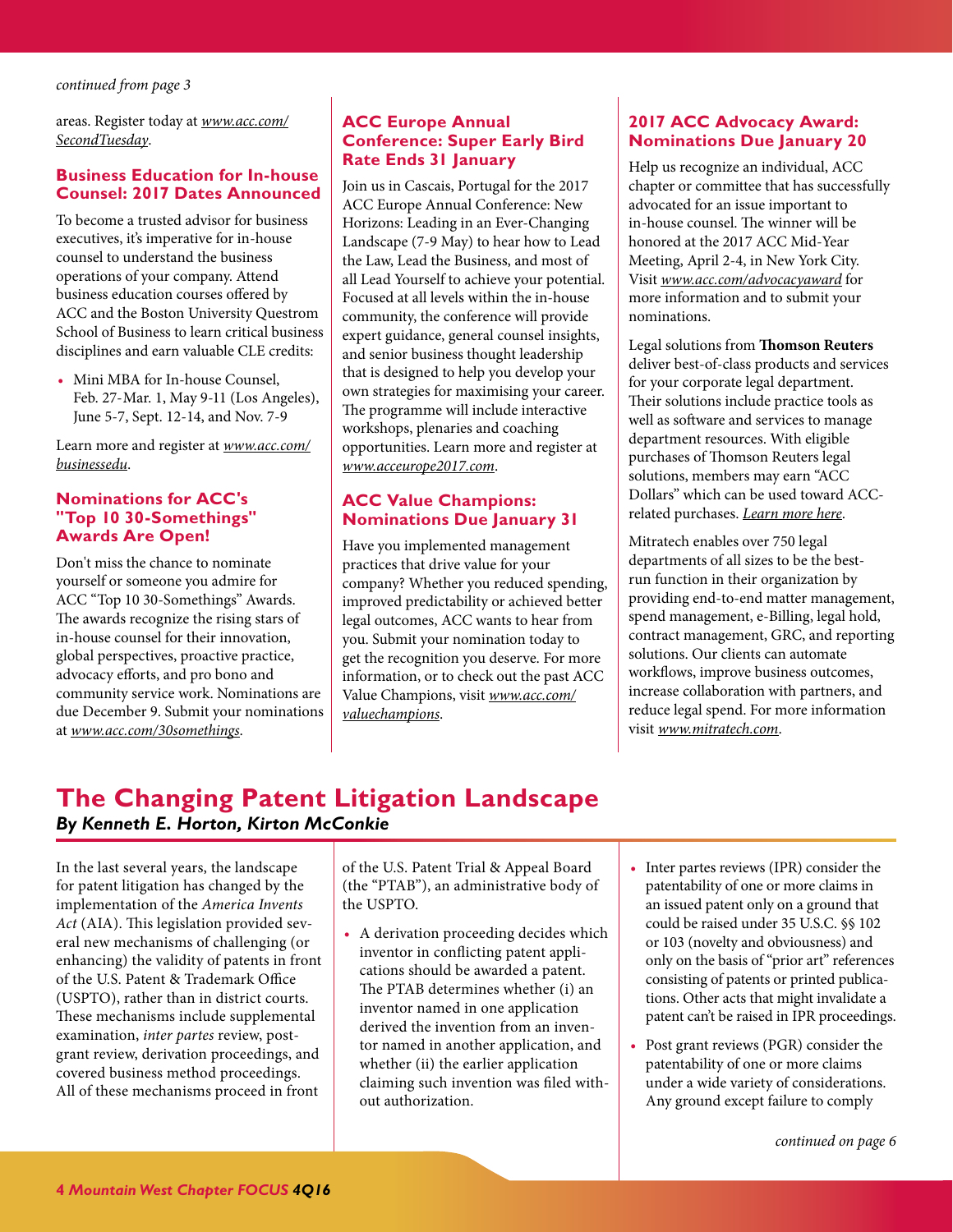# KIRTON MCCONKIE



When intellectual property is one of your primary assets, you need attorneys who understand how to blend legal and business strategies in a fierce command of litigation when your patents, trademarks, copyrights and other IP assets are being challenged.

bring a depth of knowledge to your unique business situation—whether domestically or internationally. With extensive scientific, engineering and mechanical backgrounds, we are consumer goods, biotechnology, computers,

Visit our website or scan the code to visit our IP web page. Better yet, give us a call to ask about our

# Who's protecting your idea?

*Recognized for Excellence as a Top Patent Firm by Intellectual Property Today*



AT TORNEYS AT LAW

Kirton McConkie is a full-service law firm successfully representing intellectual property, business, real estate, construction, healthcare, international, employment, litigation, tax and estate planning clients.

Salt Lake City, UT 801.328.3600 www.kmclaw.com

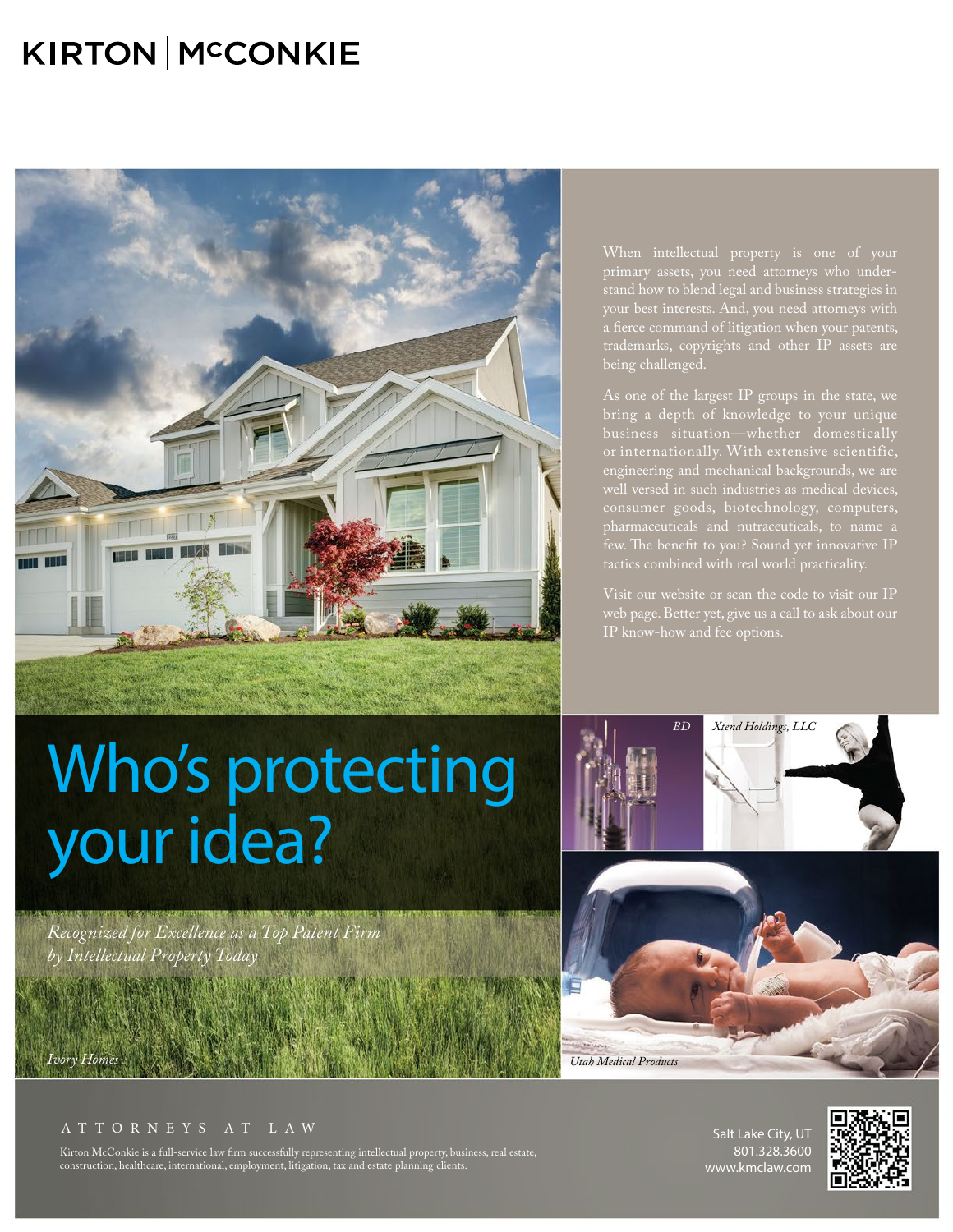<span id="page-5-0"></span>with best mode requirement and double patenting (both of which are fairly narrow considerations) can be considered in these proceedings.

- Covered business method (CBM) proceedings review the patentability of one or more "business method" claims in a patent. Business methods are a method, apparatus, or operation used in the practice, administration, or management of a financial product or service, but not "technological inventions" which claim a novel and unobvious technological feature that solves a technical problem using a technical solution.
- Supplemental Examination (SE) can review the patentability in light of any information (not limited to prior art references). Congress hoped that supplemental examination would prevent the patent from being held unenforceable (in a court proceeding) on the basis of conduct relating to information that had not been considered, was inadequately considered, or was incorrect, if submitted or corrected during SE proceedings.

None of these proceedings consider issues of patent infringement or unenforceability, which must still be pursued via district court litigations.

In just 3 short years, IPR and CBM proceedings have become widely used tools for third parties, including accused patent infringers, to attack the validity of issued U.S. patents. They have been especially useful to fight back against patent trolls. The idea was to create a more effective forum than federal courts for hearing challenges to existing patents. While PGR and SE proceedings allow patent owners to enhance the validity of their patents, they have not been used by patent owners to the extent that third parties have used IPR and CBM proceedings.

#### **1. PTAB Proceedings v. District Court Proceedings**

When compared to district court litigation, IPR and CBM proceedings have several significant advantages for a party challenging the patent. The burden of proof is lower, there is no presumption

of validity, they are much quicker (1-1.5 years), the costs (1000s of dollars) are much less, and the judges are formally trained in—and familiar with—patent law. Perhaps the biggest advantage is that while patent claims are interpreted in district courts with any construction that upholds validity of the patent, the standard in PTAB trials is that the "broadest reasonable interpretation" is used, which is the same standard used during examination.

Some of the challenges and opportunities presented for patent owners and challengers in IPR and CBM proceedings are presented below.

the PTAB as a death squad, even though that impression is not entirely accurate.

As data on PTAB decisions has accumulated over the last 3 years, a more accurate picture of the PTAB landscape has emerged. The PTAB has found over 9,000 patent claims unpatentable in completed IPR and CBM proceedings. Nearly 2,000 more claims have been voluntarily cancelled by patent owners during IPR and CBM proceedings.

Based on 2015 data from the Lex Machina database, a more detailed view of this landscape can be viewed. The statistics

|              | <b>Challenges</b>                                                                                                                                                                                                                                                                                                                                                                                            | <b>Opportunities</b>                                                                                                                                                                                                                                                                    |
|--------------|--------------------------------------------------------------------------------------------------------------------------------------------------------------------------------------------------------------------------------------------------------------------------------------------------------------------------------------------------------------------------------------------------------------|-----------------------------------------------------------------------------------------------------------------------------------------------------------------------------------------------------------------------------------------------------------------------------------------|
| Patent Owner | • Advantages of litigation lost<br>» Presumption of validity<br>» Higher Standard for attacking<br>patent lost<br>Estoppel Issues (i.e., "reasonably<br>could have been raised")<br>Success rate is high for attacking<br>patent<br>» PTAB granted trials on 80+%<br>of the claims<br>» PTAB found at least one claim<br>invalid in 85+% of the patents<br>» PTAB granted only one<br>motion to amend claims | Unlike litigation, amendments are<br>possible (but are rarely granted)<br>Quicker & Cheaper<br>PTAB forum                                                                                                                                                                               |
| Challenger   | • Petitions require proposed claim<br>constructions<br>• PTAB is closely scrutinizing<br>petitions<br>Real Party in Interest must be<br>disclosed<br>Estoppel Issues (i.e., "reasonably<br>٠<br>could have been raised")                                                                                                                                                                                     | Claims given broadcast reasonable<br>interpretation<br>No presumption of validity of the<br>patent<br>Evidentiary standard lower (i.e.,<br>preponderance)<br>Quicker & Cheaper<br>Improved chance for staying litigation<br>Unlike litigation, infringement does not<br>become an issue |

#### **2. Impact of PTAB on Patents**

Initially, the PTAB's reputation was tagged a "patent death squad." Of the first 20 challenges that made it to a final decision, 17 resulted in losses for the patent owner. But these initial reactions were overblown. To this day many still think of for completed IPR and CBM proceedings include:

- IPR and CBM petitions denied by PTAB: 20%
- settled prior to IPR and CBM petitions considered by PTAB: 19%

*[continued on page 9](#page-8-0)*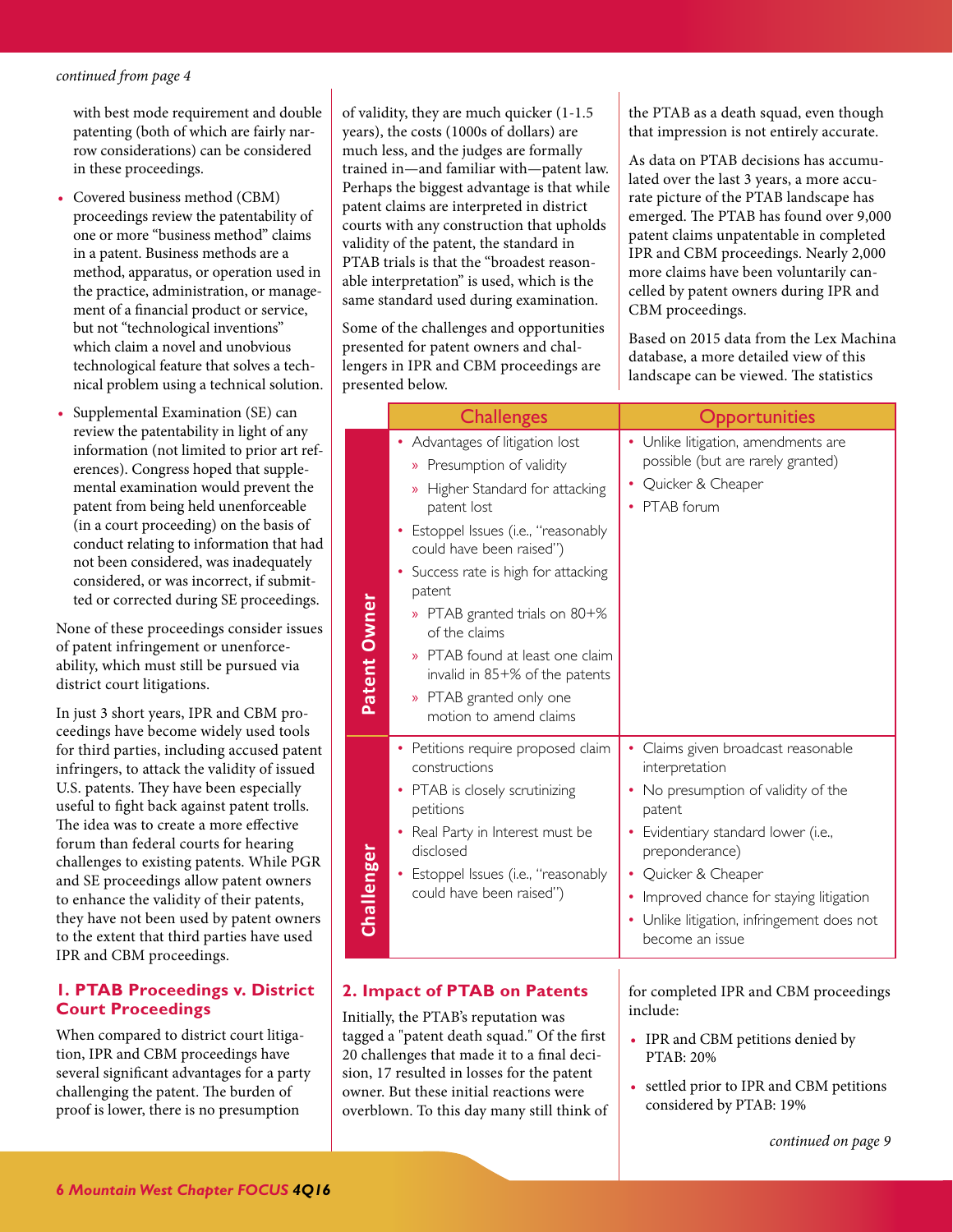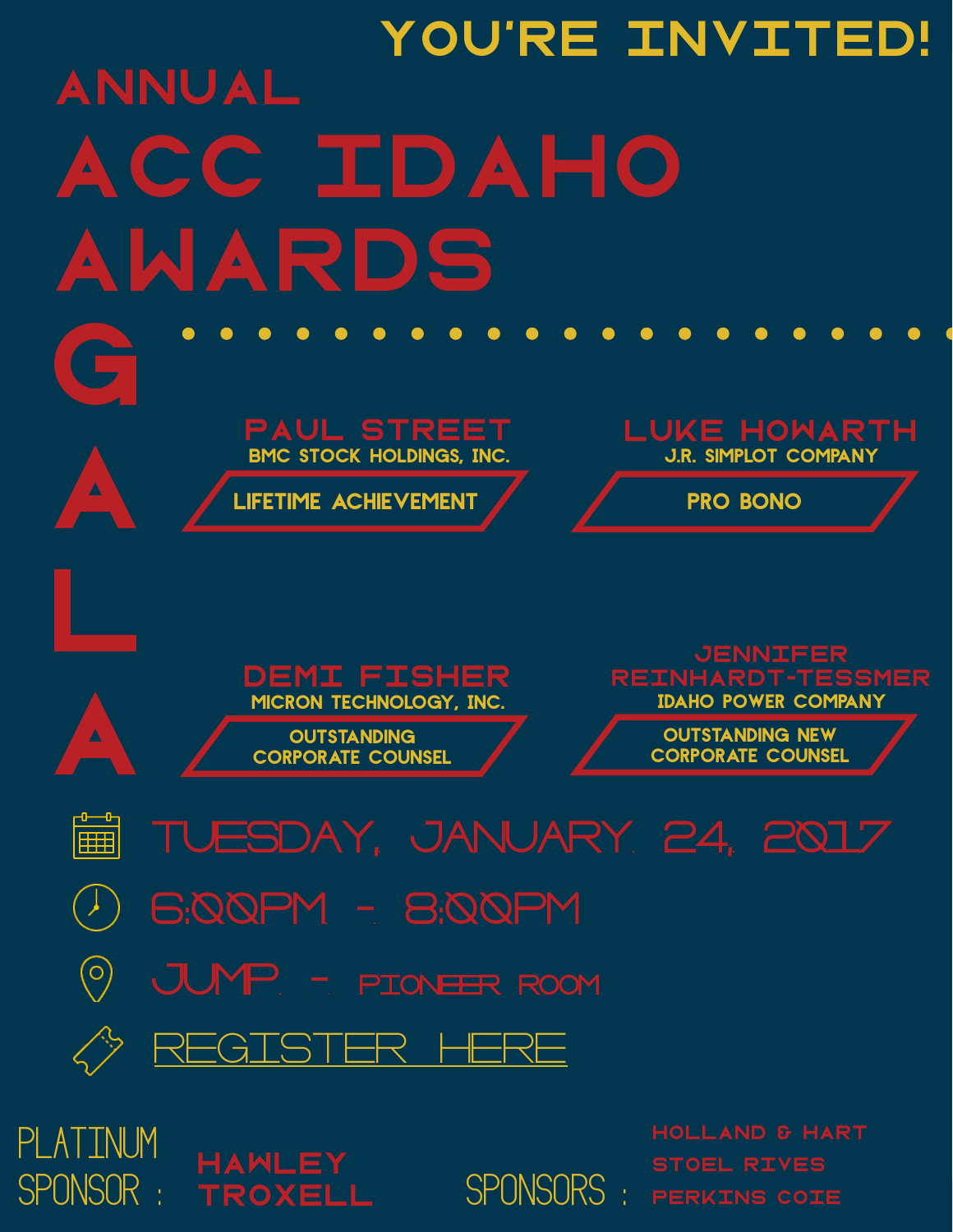#### <span id="page-7-0"></span>NO. 4 ACC Webinars

This month, the ACC Mountain West Chapter is highlighting **ACC Webinars**, which are bi-monthly hourly educational sessions geared towards providing busy in-house counsel with a quick and efficient way to acquire valuable legal tools and receive continuing education credits. The presenters include leading practicing lawyers with extensive experience and insights into various legal fields directly impacting in-house counsel. These webinars are free for existing ACC members. If you feel like networking and a free lunch, you can attend the webinars in person. Otherwise, you can access the webinars in the comfort of your own office. A list of the upcoming webinars are set forth below.

 "ACC *Webinars are a valuable, efficient, and cost effective way to get informed on various subjects and maintain CLE credits.*"

 - Jayne Davis, General Counsel, Agri Beef Co.

#### NO. 5 ACC Newsstand

This month, the ACC Mountain West Chapter is highlighting the **ACC Newsstand**, which is a daily newsletter that provides customizable updates on more than 40 practice areas in jurisdictions around the world. This collaborative initiative aims to provide ACC members with a depth of free practical know-how that would be impossible to produce internally. As an existing ACC member who subscribes to the ACC Newsstand, you will receive no more than one daily newsfeed of up-to-date legal analysis from the world's leading law firms, and the report is tailored to those practice areas and jurisdictions that you have requested. Should you wish to add additional practical areas and/or jurisdictions, please go to your Account page and amend your settings accordingly.

#### NO. 6 ACC Convention - Annual Meeting; Annual Training:

The ACC offers an annual convention once a year where ACC members from around the world and the country come to meet, train, network and have the opportunity for three days to exchange legal ideas with hundreds of in-house counsel. The2017 ACC Annual Meeting is October 15-18 in Washington, D.C.

*"The ACC Annual Meeting is the most informative, well-organized, well-run continuing legal education seminar that I have ever attended."*

 *- Richard E. Neal, Vice President Administration & General Counsel, Hyundai Motor Manufacturing Alabama, LLC*

#### NO. 7: Member to Member Program

Whatever stage we are at in our careers or our lives, we probably recognize that everything seems to boil down to relationships. The ACC recognizes that there are huge values in facilitating relationships through its communities and it has developed the Member-to-Member (M2M) program which you can find the ACC's website: *[http://community.](http://community.acc.com/Home) [acc.com/Home](http://community.acc.com/Home)*. Here, you can join the conversation with thousands of your peers through the Member-to-Member community, including eGroups. You can discuss challenges with other in-house counsel like you, get important ACC updates, and share files.

These M2M benefits are of tremendous value. For example, I recently had an issue requiring me to line up litigation counsel in multiple Latin American countries. I was pressed for time and the issue went beyond general commercial litigation to highly nuanced intellectual property matters. Finding foreign counsel isn't terribly difficult job for in-house counsel, but it can sometimes take a lot of time due to the language, time zone, and other issues. I quickly sent an anonymous email to the ACC eGroups focused on International Legal Affairs, Litigation, and Intellectual Property, asking for counsel recommendations. Within a day or so, I had a number of specialized counsel recommendations which proved to be very useful. Now, I'm happy to recommend some of the law firm referrals I received to other members. But for the eGroups, I would have wasted time and money, having trial and error experiences with other counsel until I found the right match.

A colleague of mine benefited greatly through the Member-to-Member (M2M) network. He was facing an issue for which he knew most outside counsel weren't qualified, but that a large software company recently dealt with. He looked up the ACC members of that large software company through the M2M network and emailed them directly asking them if he could speak with them in-house counsel to in-house counsel. Obviously, he was prudent about what he disclosed, but even speaking in appropriate generalities, both lawyers benefited greatly from having the discussion. Moreover, they developed a relationship where they will call on each other again when similar issues arise. Compare that outcome with the traditional billable call being made to outside counsel for a recommendation to another specialized outside lawyer, then going through the engagement process and finally being able to have a billable conversation that may not be exactly on point because that so called specialist may have never dealt with the type of issue needing attention. Here again, the M2M benefit provided by the ACC was tremendously valuable in saving time and money.

*With an in-house practice and its attendant time and resource constraints, some days can only be described as triage. The ACC Newsstand helps fill the resource gap. The service saves time and helps reduce risk by conveniently delivering tailored, well-written, and relevant articles that provide advance notice of upcoming issues, practical advice and implementation recommendations for current issues, and insightful legal commentary.* 

 *- - Brian Buckham, Senior Counsel, Idaho Power Company*